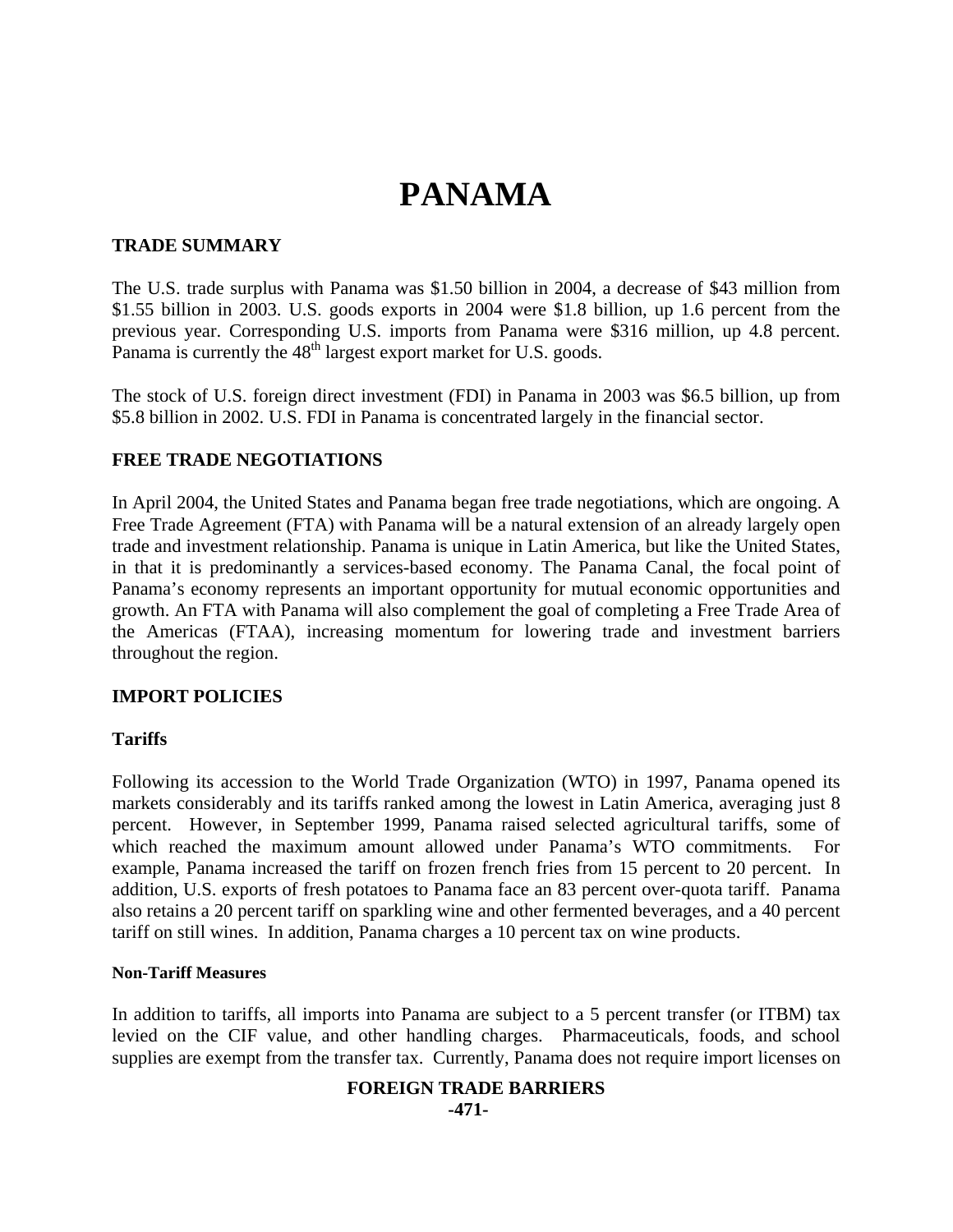manufactured goods in the country, provided the importing entity holds a commercial or industrial license to operate in Panama.

# **STANDARDS, TESTING, LABELING, AND CERTIFICATION**

With certain exceptions, Panama's application of standards and certification requirements generally conforms to WTO standards. However, restrictions have been applied at times in order to protect local producers. Of particular concern has been the lack of procedural transparency by relevant Panamanian authorities in deciding whether to issue phytosanitary permits.

Panama requires that Panamanian health and agriculture officials certify individual U.S. processing plants as a precondition for the import of poultry, pork, dairy, and beef products. U.S. exporters have assisted Panamanian officials in inspecting U.S. plants, and there have been no instances of a failed inspection by a U.S. plant. However, inspections are often delayed due to budgetary constraints and the lack of personnel in the responsible Panamanian ministries. As such, it is the United States' priority to obtain Panamanian recognition of the U.S. meat inspection system in place of the current plant-by-plant approach. This effort is a primary focus of the ongoing FTA negotiations.

Panama's import licensing process is often arbitrary and non-transparent, constituting a major impediment for U.S. exporters. For example, Panamanian importers of U.S. processed potatoes have had difficulties obtaining import permits in 2003 and 2004. In one instance, arguing that U.S. processed potatoes compete directly with domestic fresh potatoes, the Panamanian government refused to issue import permits for frozen french fries, disrupting the extensive quick service restaurant industry within the country.

While importers of non-agricultural products must register them with the Ministry of Commerce and Industry before distribution or sale in Panama, procedures for registration are usually straightforward and evenly applied. There are no comprehensive labeling or testing requirements for imports, except for food and pharmaceutical products. U.S. industry is seeking a commitment from the Panamanian government to provide explicit recognition of Bourbon and Tennessee Whiskey as a trademark.

When the United States launched FTA negotiations in 2004, it simultaneously initiated a working group on SPS barriers to agricultural trade to meet in parallel with the negotiations and to work on resolution of SPS issues even after the negotiations conclude.

# **GOVERNMENT PROCUREMENT**

Panama's government procurement regime is governed by Law 56 and managed by the Ministry of Economy and Finance (MEF). The law provides for a transparent bidding process for government contracts, but allows for exceptions, such as procurements for national defense. The Panamanian Government has generally handled bids in a transparent manner, although

## **FOREIGN TRADE BARRIERS**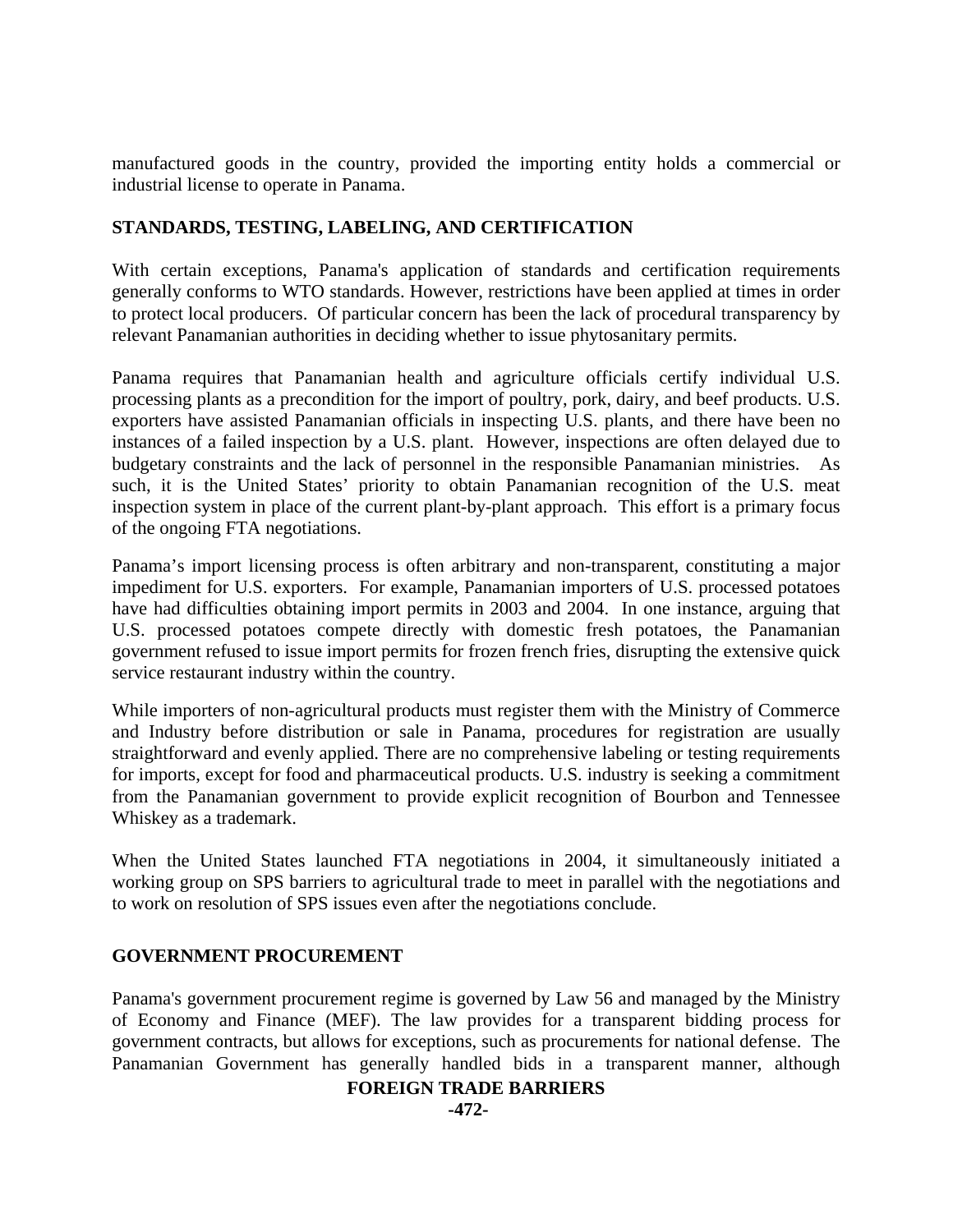occasionally U.S. companies have complained of mishandling of certain procedures.

While Panama committed to become a party to the WTO Government Procurement Agreement (GPA) at the time of its WTO accession, its efforts to accede to the GPA have stalled. Although the Panama Canal Authority (PCA) has generally followed transparent and fair bidding processes, the United States has been particularly disappointed by the Government of Panama's failure to include the PCA in its accession offer. The U.S. government is currently addressing the issue of the PCA within the context of bilateral free trade agreement negotiations.

# **EXPORT SUBSIDIES**

Panamanian law allows any company to import raw materials or semi-processed goods at a duty of three percent for domestic consumption or processing, or duty free for export production, except for sensitive agricultural products, such as rice, dairy, pork, and tomato products. Companies not already receiving benefits under the Special Incentives Law of 1986 are allowed a tax deduction of up to 10 percent of their profits from export operations through 2005.

Due to its WTO obligations, Panama revised its export subsidy policies in 1997-98. The government originally had stated its intention to phase out its Tax Credit Certificate (CAT) by the end of 2001, which was given to firms producing certain non-traditional exports. However, during the WTO Ministerial Conference in November 2001, the Government of Panama asked for and received an extension for the use of CATs. The WTO extended this waiver until December 2005, allowing exporters to receive CATs equal to 15 percent of the export's national value added. The certificates are transferable and may be used to pay tax obligations to the government, or they can be sold in secondary markets at a discount. The government has, however, become more strict in defining national value added, in an attempt to reduce the amount of credit claimed by exporters.

In addition, a number of export industries, such as shrimp farming and tourism, are exempt from paying certain types of taxes and import duties. The Government of Panama established this policy to attract foreign investment, especially in economically depressed regions, such as the city of Colon. Companies that profit from these exemptions are not eligible to receive CATs for their exports.

A new domestic subsidy called the Certificate to Foment Industry (CFI), designed to replace the CATs when they end, was signed into law by former President Mireya Moscoso on February 4, 2004. Panamanian authorities have stated that the CFI will be consistent with Panama's WTO obligations.

# **Other Export-Related Items**

• The Tourism Law of 1994 (Law 8) allows a deduction from taxable income of 50 percent of any amount invested by Panamanian citizens in tourism development.

# **FOREIGN TRADE BARRIERS**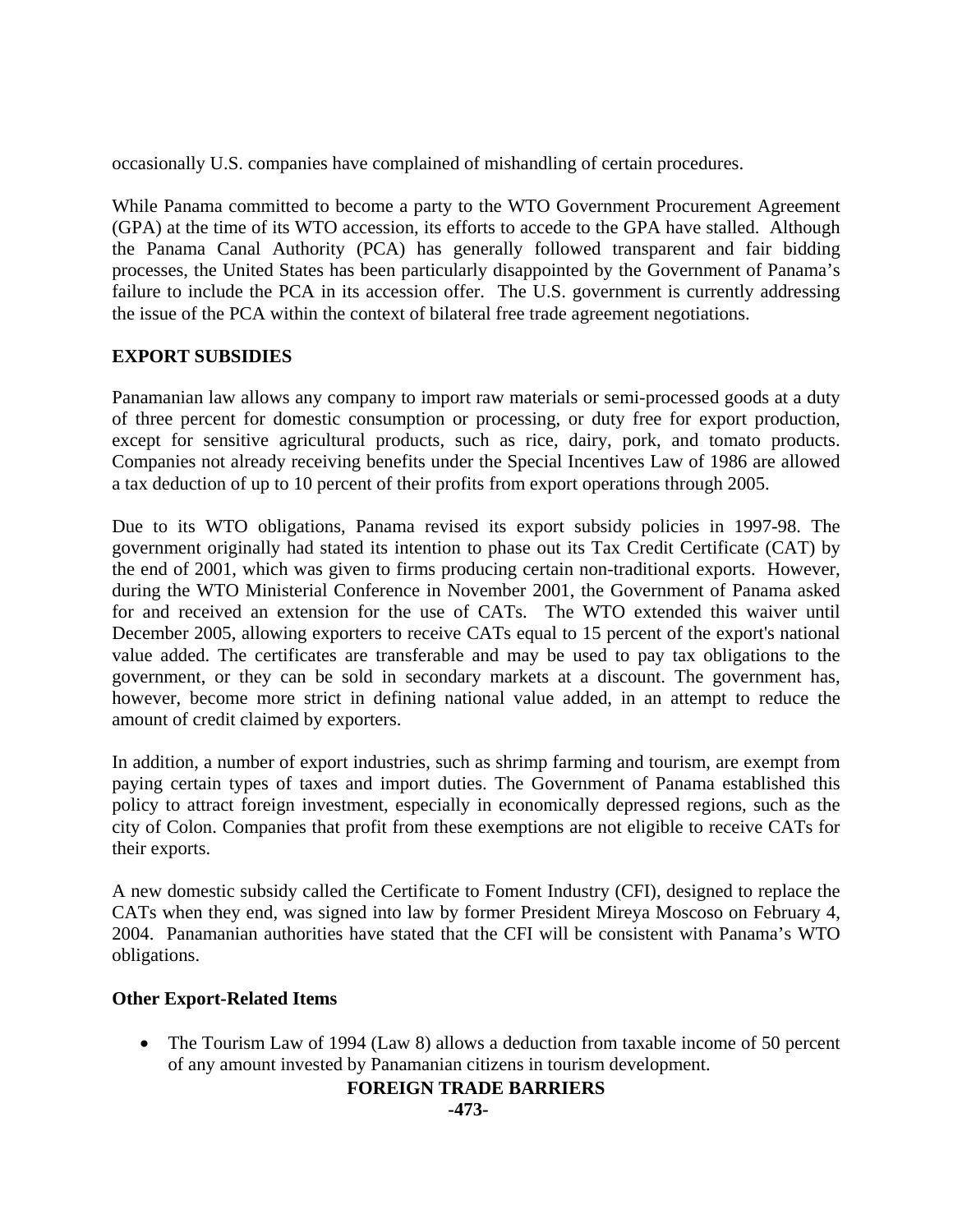• Law 25 of 1996 provides for the development of export processing zones (EPZ's) as part of an effort to broaden the Panamanian manufacturing sector while promoting investment, particularly in former U.S. military bases. Companies operating in these zones may import inputs duty-free if products assembled in the zones are to be exported. The government also provides other tax incentives to EPZ companies.

# **INTELLECTUAL PROPERTY RIGHTS (IPR) PROTECTION**

Intellectual property policy and practice in Panama is the responsibility of an "Inter-institutional" Committee. This committee consists of representatives from six government agencies and operates under the leadership of the Vice-Minister of Foreign Trade. It coordinates enforcement actions and develops strategies to improve compliance with the law. The creation of specialized prosecutors for intellectual property-related cases has strengthened the protection and enforcement of intellectual property rights (IPR) in Panama. However, given Panama's role as a transshipment point, industry is concerned Panama will become susceptible to trading in pirated and counterfeit goods.

# **Copyrights**

Though Panama's 1994 copyright law modernized copyright protection and its 2004 update incorporated a special Copyright Office with anti-piracy enforcement powers, piracy remains a significant problem.

The government of Panama is a signatory to the WIPO Copyright Treaty and the WIPO Performances and Phonographs Treaty, but the Copyright Office has been slow to draft and implement further improvements to the Copyright Law. Nevertheless, the office has proposed to enhance border measures and establish new punishable offenses, such as for Internet-based copyright violations.

Though industry welcomes both the effective police and legal action, which have significantly reduced the rate of VHS piracy, internet piracy is quickly emerging in Panama. Both hard goods sales and films in theatrical release are often downloaded, reproduced on optical discs, and then distributed by street vendors. Despite ongoing investigations to detect laboratory facilities, the legal framework guiding internet use in the country remains incomplete. The United States is working with Panama through the current FTA negotiations to establish a legal regime to combat piracy of audiovisual products over the Internet, including notice and take down provisions and clearly defined ISP liabilities as well as temporary copy protection, protection of technological protection measures, and protection against Electronic Rights Management Information removal/alteration.

# **FOREIGN TRADE BARRIERS -474-**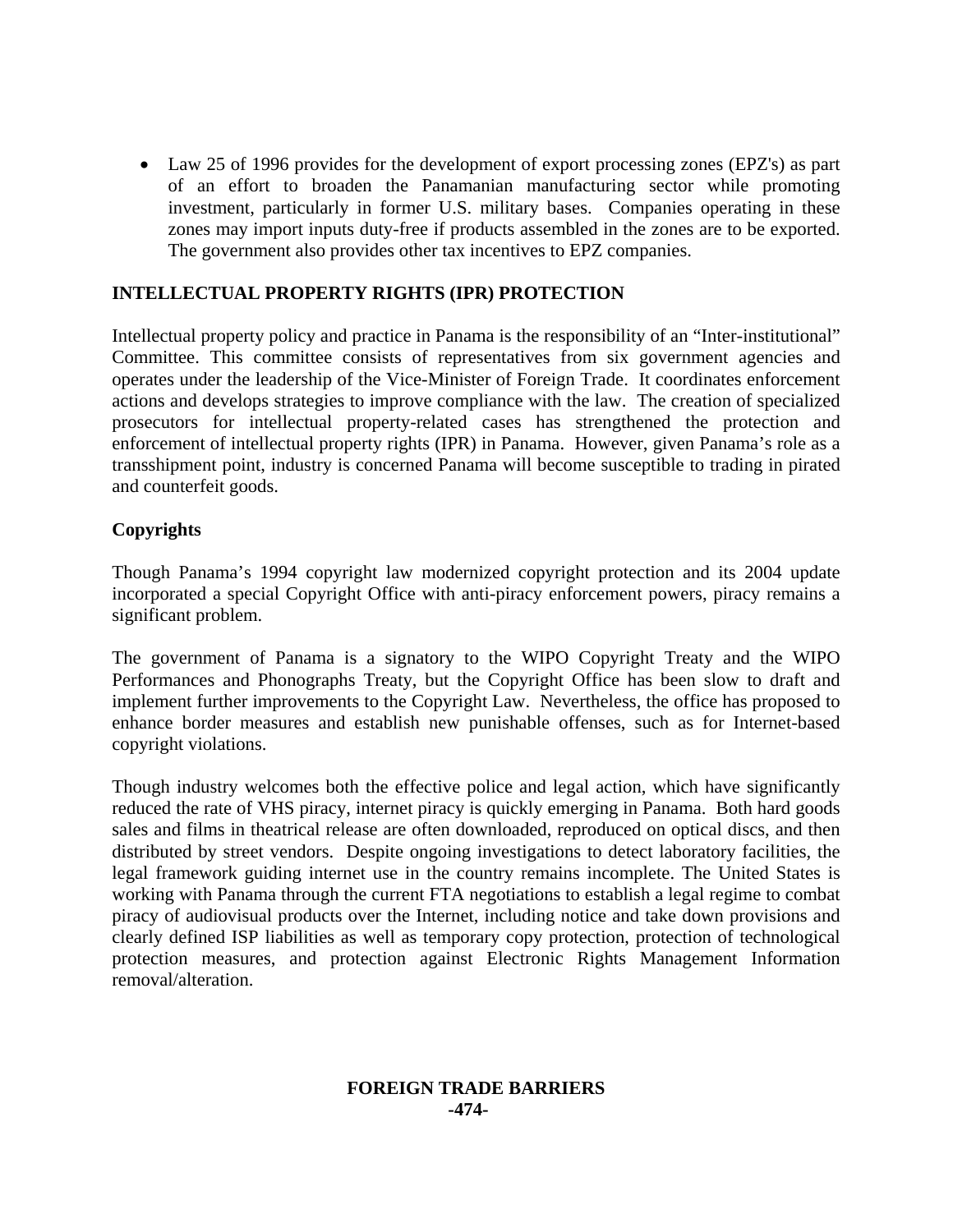## **SERVICES BARRIERS**

In general, Panama maintains an open regulatory environment for services. For some professions, such as insurance brokers, customs brokerage, freight forwarding, architects, engineers, medical doctors, lawyers, and psychologists, Panama requires that individuals hold a Panamanian technical license.

# **INVESTMENT BARRIERS**

Panama maintains an open investment regime and is receptive to foreign investment. Over the years the country has bolstered its reputation as an international trading, banking, maritime, and services center.

However, under the constitution, retail activity is reserved to Panamanians—an issue that the U.S. government is seeking to address within the context of free trade agreement negotiations. On a variety of investment issues, the Panamanian government was not, until recently, very responsive to concerns raised by U.S. investors. For example, a few firms that are closely regulated by, or hold concessions from the Government of Panama, in the past encountered a lack of cooperation from certain officials and abrupt changes related to terms of various concessions or contracts. In 2003, the Government of Panama addressed these problems constructively by re-opening discussions with the U.S. Government under the rubric of the Ad Hoc Investment Commission, which had been used successfully in the past to resolve concerns of U.S. investors. The resolution of a number of these disputes during the past two years helped make possible the November 2003 announcement that both countries agreed to move forward with bilateral negotiations for a free trade agreement.

The U.S.-Panama Bilateral Investment Treaty (BIT) entered into force in 1991 (with additional amendments in 2001). With some exceptions, the BIT ensures that U.S. investors receive fair, equitable and non-discriminatory treatment and that both Parties abide by international law standards such as for expropriation and compensation and free transfers Should bilateral negotiations conclude in a free trade agreement, the agreement will suspend the availability of both investor-state and state-state dispute settlement under the BIT and replace it with investorstate and state-state dispute settlement under the FTA, except with regard to a dispute arising from an investment agreement and for existing investors for a ten-year period.

A 1998 investment law aimed to enhance new investment in Panama by guaranteeing that investors will have no restrictions on capital and dividend repatriation, foreign exchange use, and disposal of production inside a limited number of sectors in the economy. For a period of ten years, investors will not suffer any deterioration of the conditions prevailing at the time the investment was made.

## **FOREIGN TRADE BARRIERS -475-**